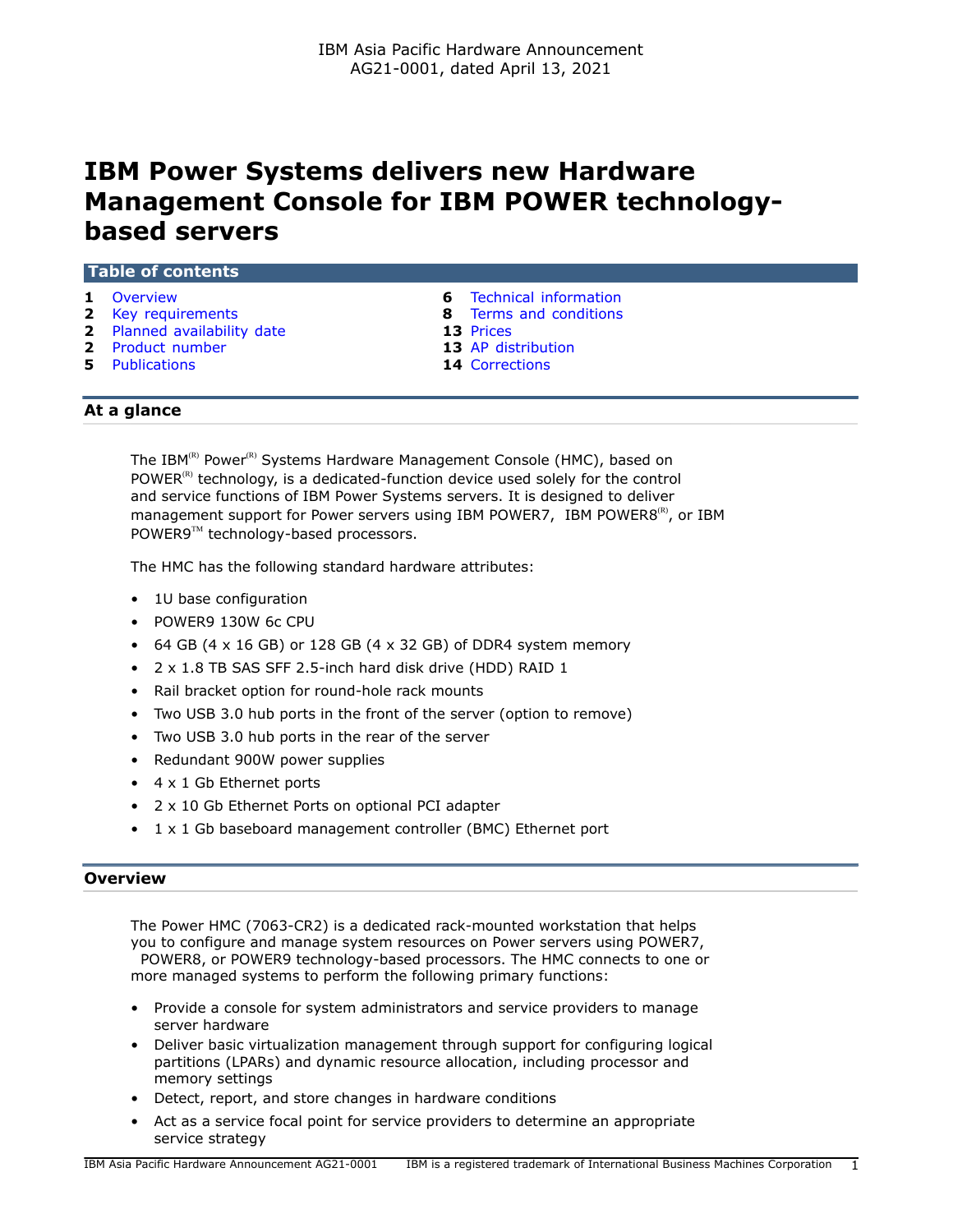- Display operating system session terminals for each partition
- Provide the call home focal point for managed servers
- Display ASMI menus for managed servers

The HMC also supports advanced service functions, including guided repair and verify, concurrent firmware updates for managed systems, and around-the-clock error reporting with Electronic Service Agent for faster support.

The HMC is delivered with its machine code preinstalled on the HDD. After the HMC is installed and connected to a managed system, you can perform system management tasks.

The HMC machine code does not have provisions for loading or running additional applications that are not related to hardware management or service. All of the tasks needed to maintain the managed system, the underlying operating system, and the HMC machine code are available by using the HMC management interface.

IBM offers integration of the Power HMC into racks before shipping.

**Note:** IBM also offers the Power Systems virtual HMC (vHMC) as a softwarebased alternative to the HMC appliance. The vHMC software is delivered in the form of a prebuilt virtual machine (VM) that can be downloaded and deployed on IBM PowerVM $<sup>(R)</sup>$  or various x86 virtualization platforms. The vHMC software is updated in</sup> alignment with updates to the HMC appliance.

Due to client demand, HMC V9.2 code is now available for 7042-CR9 HMC. HMC V9.2 will be the last supported HMC code release for 7042-CR9. POWER9 servers with 950 firmware (FW950) or later, if managed by an HMC, require either the x86-based HMC, 7042-CR9, POWER-based HMC, 7063-CR1 or later; or the HMC Virtual Appliance, 5765-HMW (x86 based), or 5765-HMB (POWER based) or later. For additional information, see the [HMC Support Matrix](https://www14.software.ibm.com/webapp/set2/flrt/sas?page=mtm-supported-hmc).

# <span id="page-1-0"></span>**Key requirements**

See the [Hardware requirements](#page-5-1) and [Software requirements](#page-6-0) section for details.

#### <span id="page-1-1"></span>**Planned availability date**

May 21, 2021

# <span id="page-1-2"></span>**Product number**

The following are newly announced features on the specific models of the IBM Power Systems 7063 machine type:

| Description                                 | Machine<br>type | Mode 1<br>number | Feature<br>number |
|---------------------------------------------|-----------------|------------------|-------------------|
| Hardware Management Console                 | 7063            | CR <sub>2</sub>  |                   |
|                                             |                 |                  |                   |
| EMEA Bulk MES Indicator                     | 7063            | CR <sub>2</sub>  | 0004              |
|                                             |                 |                  |                   |
| Hardware Management Console License for CR2 | 7063            | CR <sub>2</sub>  | 0964              |
| Rack Indicator, Rack #1                     | 7063            | CR <sub>2</sub>  | 4651              |
| Rack Indicator, Rack #2                     | 7063            | CR <sub>2</sub>  | 4652              |
| Rack Indicator, Rack #3                     | 7063            | CR <sub>2</sub>  | 4653              |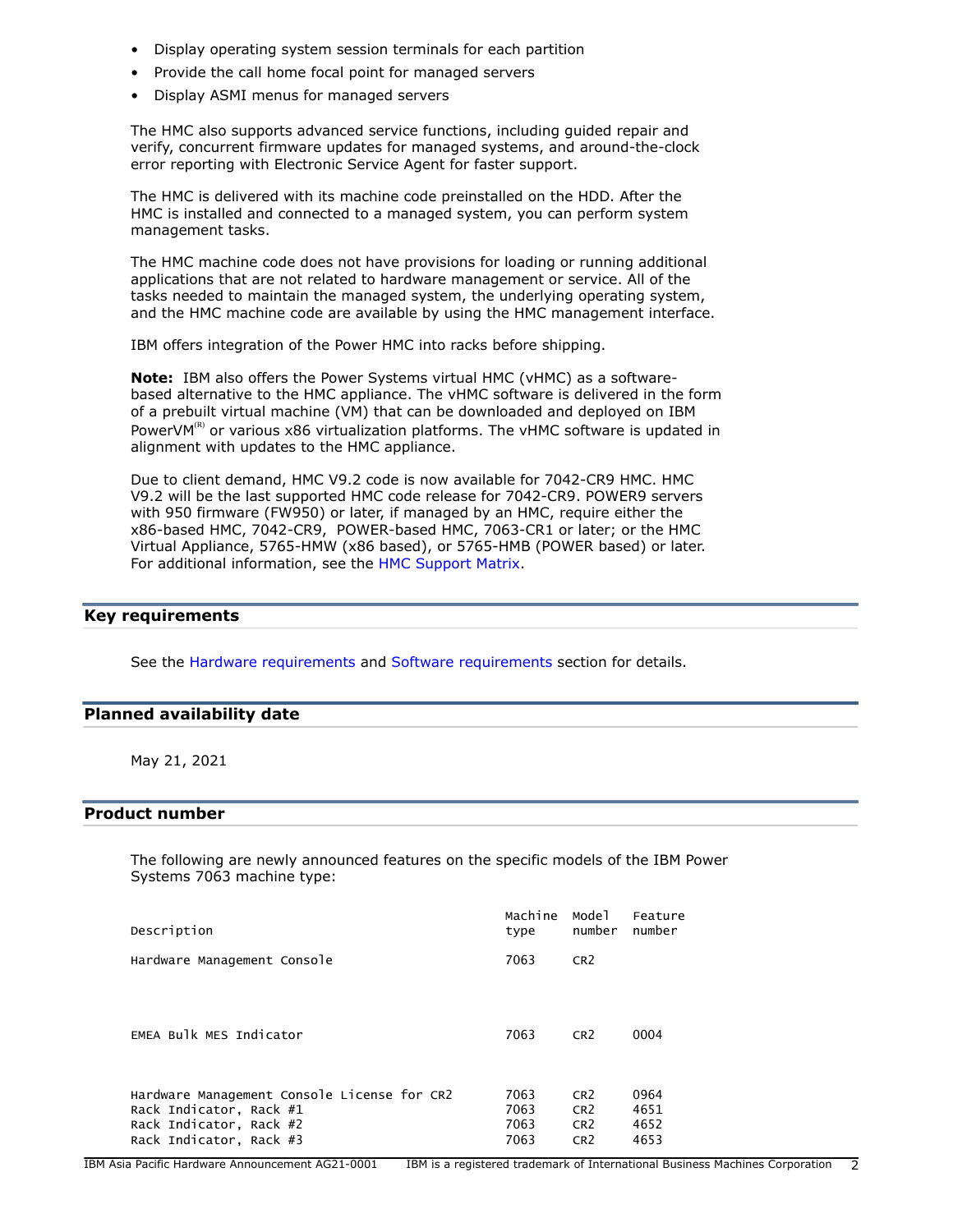| Rack Indicator, Rack #4                                   | 7063         | CR <sub>2</sub>                    | 4654         |
|-----------------------------------------------------------|--------------|------------------------------------|--------------|
| Rack Indicator, Rack #5                                   | 7063         | CR <sub>2</sub>                    | 4655         |
| Rack Indicator, Rack #6                                   | 7063         | CR <sub>2</sub>                    | 4656         |
| Rack Indicator, Rack #7                                   | 7063         | CR <sub>2</sub>                    | 4657         |
| Rack Indicator, Rack #8                                   | 7063         | CR <sub>2</sub>                    | 4658         |
| Rack Indicator, Rack #9                                   | 7063         | CR <sub>2</sub>                    | 4659         |
| Rack Indicator, Rack #10                                  | 7063         | CR <sub>2</sub>                    | 4660         |
| Rack Indicator, Rack #11<br>Rack Indicator, Rack #12      | 7063<br>7063 | CR <sub>2</sub>                    | 4661<br>4662 |
| Rack Indicator, Rack #13                                  | 7063         | CR <sub>2</sub><br>CR <sub>2</sub> | 4663         |
| Rack Indicator, Rack #14                                  | 7063         | CR <sub>2</sub>                    | 4664         |
| Rack Indicator, Rack #15                                  | 7063         | CR <sub>2</sub>                    | 4665         |
| Rack Indicator, Rack #16                                  | 7063         | CR <sub>2</sub>                    | 4666         |
| Power Cord 4.3m (14-ft), Drawer to IBM PDU (250V/         |              |                                    |              |
| 10A)                                                      | 7063         | CR <sub>2</sub>                    | 6458         |
| Power Cord 4.3m (14-ft), Drawer To OEM PDU                |              |                                    |              |
| (125V, 15A)                                               | 7063         | CR <sub>2</sub>                    | 6460         |
| Power Cord 4.3m (14-ft), Drawer to Wall/OEM PDU           |              |                                    |              |
| $(250V/15A)$ U.S.                                         | 7063         | CR <sub>2</sub>                    | 6469         |
| Power Cord 1.8m (6-ft), Drawer to Wall (125V/15A)         | 7063         | CR <sub>2</sub>                    | 6470         |
| Power Cord 2.7m (9-ft), Drawer to Wall/OEM PDU            |              |                                    |              |
| (250V/10A)                                                | 7063         | CR <sub>2</sub>                    | 6471         |
| Power Cord 2.7m (9-ft), Drawer to Wall/OEM PDU            |              |                                    |              |
| (250V/16A)                                                | 7063         | CR <sub>2</sub>                    | 6472         |
| Power Cord 2.7m (9-ft), Drawer to Wall/OEM PDU            |              |                                    |              |
| (250V/10A)                                                | 7063         | CR <sub>2</sub>                    | 6473         |
| Power Cord 2.7m (9-ft), Drawer to Wall/OEM PDU,           |              |                                    |              |
| (250V/13A)                                                | 7063         | CR <sub>2</sub>                    | 6474         |
| Power Cord 2.7m (9-ft), Drawer to Wall/OEM PDU,           |              |                                    |              |
| (250V/16A)                                                | 7063         | CR <sub>2</sub>                    | 6475         |
| Power Cord 2.7m (9-ft), Drawer to Wall/OEM PDU,           |              |                                    |              |
| (250V/10A)                                                | 7063         | CR <sub>2</sub>                    | 6476         |
| Power Cord 2.7m (9-ft), Drawer to Wall/OEM PDU,           |              |                                    |              |
| (250V/16A)                                                | 7063         | CR <sub>2</sub>                    | 6477         |
| Power Cord 2.7 M(9-foot), To Wall/OEM PDU,                |              |                                    |              |
| (250V, 16A)                                               | 7063         | CR <sub>2</sub>                    | 6478         |
| Power Cord 2.7m (9-ft), Drawer to Wall/OEM PDU,           |              |                                    |              |
| (125V/15A or 250V/10A)                                    | 7063         | CR <sub>2</sub>                    | 6488         |
| Power Cord 2.7m (9-ft), Drawer to Wall/OEM PDU,           |              |                                    |              |
| (250V/10A)                                                | 7063         | CR <sub>2</sub>                    | 6493         |
| Power Cord 2.7m (9-ft), Drawer to Wall/OEM PDU,           |              |                                    |              |
| (250V/10A)                                                | 7063         | CR <sub>2</sub>                    | 6494         |
| Power Cord 2.7M (9-foot), To Wall/OEM PDU,                |              |                                    |              |
| (250V, 10A)                                               | 7063<br>7063 | CR <sub>2</sub>                    | 6496         |
| Power Cable - Drawer to IBM PDU, 200-240V/10A             |              | CR <sub>2</sub>                    | 6577         |
| Power Cord 2.7M (9-foot), To Wall/OEM PDU,<br>(125V, 15A) | 7063         | CR <sub>2</sub>                    |              |
| Power Cord 2.7M (9-foot), To Wall/OEM PDU,                |              |                                    | 6651         |
| (250V, 15A)                                               | 7063         | CR <sub>2</sub>                    | 6659         |
| Power Cord 4.3m (14-ft), Drawer to Wall/OEM PDU           |              |                                    |              |
| (125V/15A)                                                | 7063         | CR <sub>2</sub>                    | 6660         |
| Power Cord 2.8m (9.2-ft), Drawer to IBM PDU,              |              |                                    |              |
| (250V/10A)                                                | 7063         | CR <sub>2</sub>                    | 6665         |
| Power Cord 4.3M (14-foot), Drawer to OEM PDU,             |              |                                    |              |
| (250v, 15A)                                               | 7063         | CR <sub>2</sub>                    | 6669         |
| Power Cord 2.7M (9-foot), Drawer to IBM PDU,              |              |                                    |              |
| 250V/10A                                                  | 7063         | CR <sub>2</sub>                    | 6671         |
| Power Cord 2M (6.5-foot), Drawer to IBM PDU,              |              |                                    |              |
| 250V/10A                                                  | 7063         | CR <sub>2</sub>                    | 6672         |
| Power Cord 2.7m (9-ft), Drawer to Wall/OEM PDU,           |              |                                    |              |
| (250V/10A)                                                | 7063         | CR <sub>2</sub>                    | 6680         |
| AC Power Supply - 900W                                    | 7063         | CR <sub>2</sub>                    | EB2L         |
| RAID1 Enabled                                             | 7063         | CR <sub>2</sub>                    | EB2T         |
| Front of Panel without USB ports                          | 7063         | CR <sub>2</sub>                    | EBZ0         |
| Front of Panel with 2x USB ports                          | 7063         | CR <sub>2</sub>                    | EBZ1         |
| Front of Panel without USB ports - OEM                    | 7063         | CR <sub>2</sub>                    | EBZ2         |
| Front of Panel with 2x USB ports - OEM                    | 7063         | CR <sub>2</sub>                    | EBZ3         |
| 1.8 TB 10K RPM 4K SAS HDD SFF                             | 7063         | CR <sub>2</sub>                    | <b>EHMD</b>  |
| Power Cable - Drawer to IBM PDU $(250V/10A)$              | 7063         | CR <sub>2</sub>                    | ELC5         |
| 16 GB DDR4 Memory                                         | 7063         | CR <sub>2</sub>                    | <b>EM62</b>  |
| 32 GB DDR4 Memory                                         | 7063         | CR <sub>2</sub>                    | EM63         |
| PCIe2 2-port 10/1GbE BaseT RJ45 Adapter                   | 7063         | CR <sub>2</sub>                    | <b>ENOW</b>  |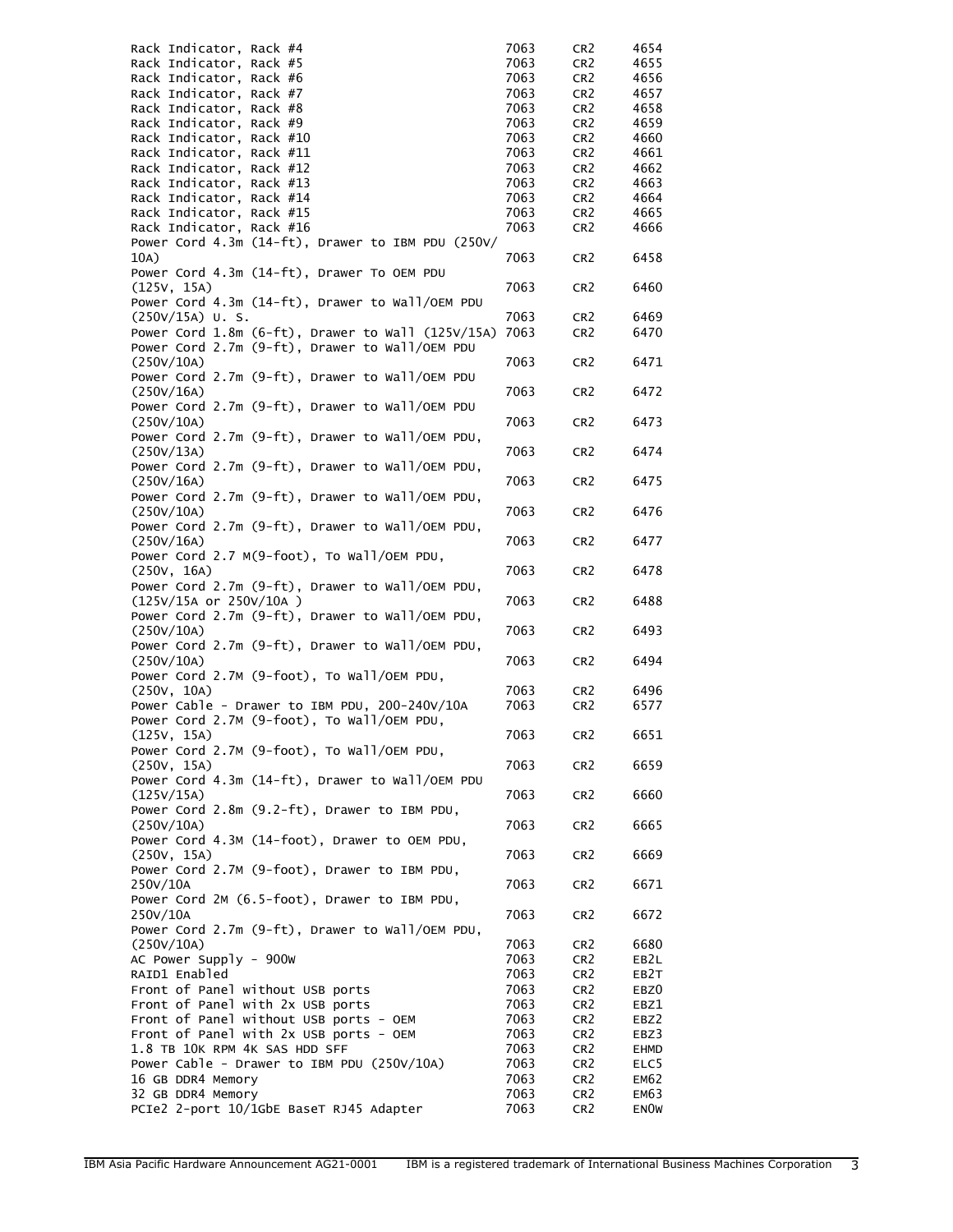| Power Cord 2M (6.5-foot), Drawer to IBM PDU,           |      |                 |                  |
|--------------------------------------------------------|------|-----------------|------------------|
| 250V/10A for India                                     | 7063 | CR <sub>2</sub> | END <sub>0</sub> |
| Power Cord 2.7M (9-foot), Drawer to IBM PDU,           |      |                 |                  |
| 250V/10A for India                                     | 7063 | CR <sub>2</sub> | END <sub>1</sub> |
| Power Cord 4.3m $(14-ft)$ , Drawer to IBM PDU $(250V/$ |      |                 |                  |
| 10A) for India                                         | 7063 | CR <sub>2</sub> | END <sub>2</sub> |
| Power Cable - Drawer to IBM PDU, 200-240V/10A          |      |                 |                  |
| for India                                              | 7063 | CR <sub>2</sub> | END3             |
| Power Cord 2.8m (9.2-ft), Drawer to IBM PDU.           |      |                 |                  |
| $(250V/10A)$ for India                                 | 7063 | CR <sub>2</sub> | END <sub>5</sub> |
| Power Cable - Drawer to IBM PDU (250V/10A) for         |      |                 |                  |
| India                                                  | 7063 | CR <sub>2</sub> | END7             |
|                                                        |      |                 |                  |
|                                                        |      |                 |                  |

| 6-core 3.0 GHz POWER9 Processor         | 7063 | CR <sub>2</sub> | FP75 |
|-----------------------------------------|------|-----------------|------|
| Fixed Length Rail Kit for 7063-CR2      | 7063 | CR <sub>2</sub> | ERK0 |
| Adjustable Length Rail Kit for 7063-CR2 | 7063 | CR <sub>2</sub> | ERK1 |

The following are features already announced for the IBM Power Systems 7063 machine type:

| Description           | Machine Model<br>tvpe | number          | Feature<br>number |
|-----------------------|-----------------------|-----------------|-------------------|
| One CSC Billing Unit  | 7063                  | CR <sub>2</sub> | 0010              |
| Ten CSC Billing Units | 7063                  | CR <sub>2</sub> | 0011              |

| Custom Service Specify, Rochester Minn, USA<br>One and only one rack indicator feature is required on | 7063 | CR <sub>2</sub> | 1140             |
|-------------------------------------------------------------------------------------------------------|------|-----------------|------------------|
| all orders (#4650 to #4666).                                                                          |      |                 |                  |
| Rack Indicator- Not Factory Integrated                                                                | 7063 | CR <sub>2</sub> | 4650             |
| HMC/Server Order Linkage Indicator                                                                    | 7063 | CR <sub>2</sub> | 9069             |
| Order Routing Indicator- System Plant                                                                 | 7063 | CR <sub>2</sub> | 9169             |
| Language Group Specify - US English                                                                   | 7063 | CR <sub>2</sub> | 9300             |
| Month Indicator                                                                                       | 7063 | CR <sub>2</sub> | 9461             |
| Day Indicator                                                                                         | 7063 | CR <sub>2</sub> | 9462             |
| Hour Indicator                                                                                        | 7063 | CR <sub>2</sub> | 9463             |
| Minute Indicator                                                                                      | 7063 | CR <sub>2</sub> | 9464             |
| Qty Indicator                                                                                         | 7063 | CR <sub>2</sub> | 9465             |
| Countable Member Indicator                                                                            | 7063 | CR <sub>2</sub> | 9466             |
| Language Group Specify - Dutch                                                                        | 7063 | CR <sub>2</sub> | 9700             |
| Language Group Specify - French                                                                       | 7063 | CR <sub>2</sub> | 9703             |
| Language Group Specify - German                                                                       | 7063 | CR <sub>2</sub> | 9704             |
| Language Group Specify - Polish                                                                       | 7063 | CR <sub>2</sub> | 9705             |
| Language Group Specify - Norwegian                                                                    | 7063 | CR <sub>2</sub> | 9706             |
| Language Group Specify - Portuguese                                                                   | 7063 | CR <sub>2</sub> | 9707             |
| Language Group Specify - Spanish                                                                      | 7063 | CR <sub>2</sub> | 9708             |
| Language Group Specify - Italian                                                                      | 7063 | CR <sub>2</sub> | 9711             |
| Language Group Specify - Canadian French                                                              | 7063 | CR <sub>2</sub> | 9712             |
| Language Group Specify - Japanese                                                                     | 7063 | CR <sub>2</sub> | 9714             |
| Language Group Specify - Traditional Chinese                                                          |      |                 |                  |
| (Taiwan)                                                                                              | 7063 | CR <sub>2</sub> | 9715             |
| Language Group Specify - Korean                                                                       | 7063 | CR <sub>2</sub> | 9716             |
| Language Group Specify - Turkish                                                                      | 7063 | CR <sub>2</sub> | 9718             |
| Language Group Specify - Hungarian                                                                    | 7063 | CR <sub>2</sub> | 9719             |
| Language Group Specify - Slovakian                                                                    | 7063 | CR <sub>2</sub> | 9720             |
| Language Group Specify - Russian                                                                      | 7063 | CR <sub>2</sub> | 9721             |
| Language Group Specify - Simplified Chinese (PRC)                                                     | 7063 | CR <sub>2</sub> | 9722             |
| Language Group Specify - Czech                                                                        | 7063 | CR <sub>2</sub> | 9724             |
| Language Group Specify - Romanian                                                                     | 7063 | CR <sub>2</sub> | 9725             |
| Language Group Specify - Croatian                                                                     | 7063 | CR <sub>2</sub> | 9726             |
| Language Group Specify - Slovenian                                                                    | 7063 | CR <sub>2</sub> | 9727             |
| Language Group Specify - Brazilian Portuguese                                                         | 7063 | CR <sub>2</sub> | 9728             |
| Language Group Specify - Thai                                                                         | 7063 | CR <sub>2</sub> | 9729             |
| SP Warranty and Maintenance 5Y 24x7 Same Day ORT                                                      | 7063 | CR <sub>2</sub> | B <sub>OLP</sub> |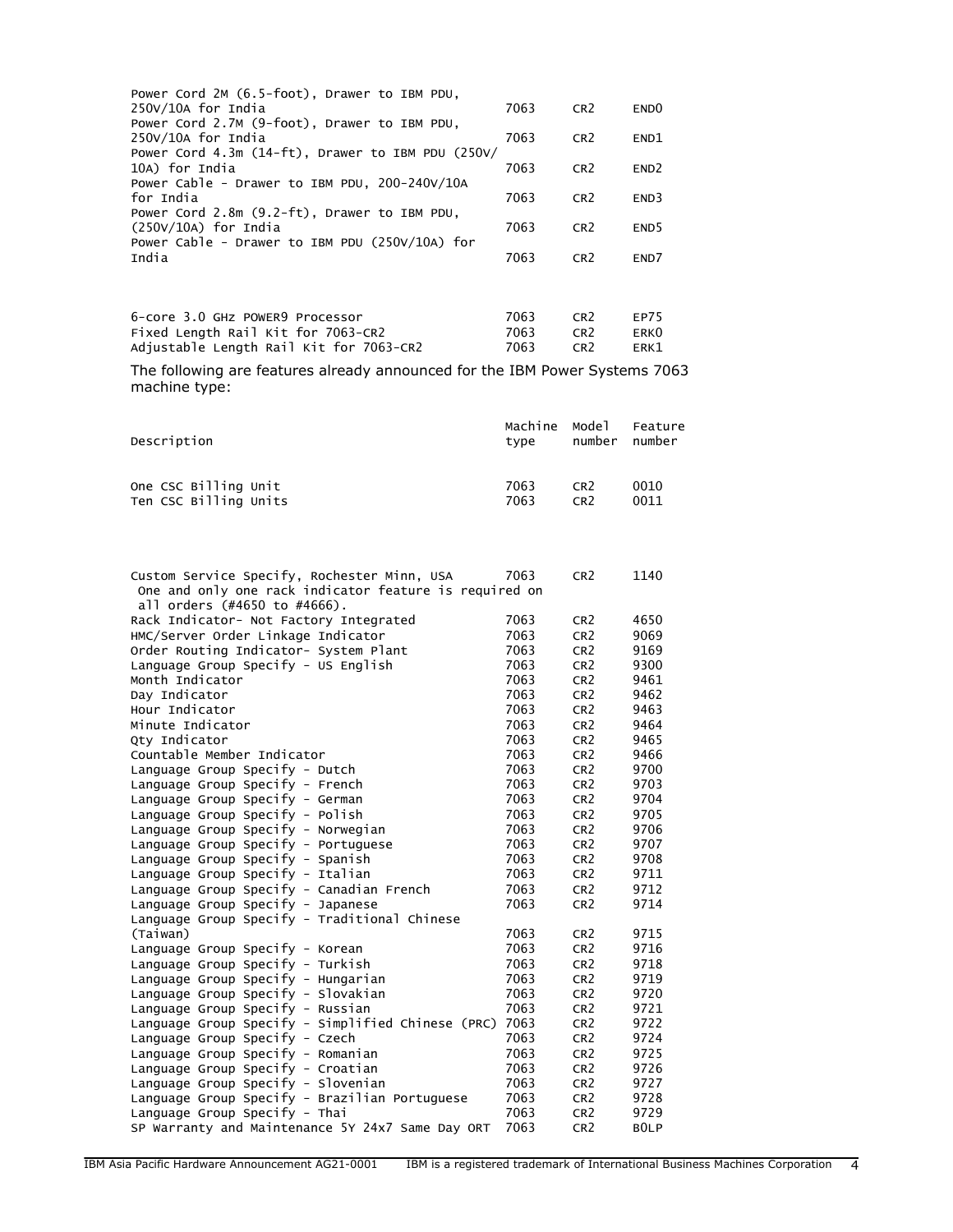| SP Hard Drive/Media Retention - Power 5 years<br>ServicePac <sup>(R)</sup> for Basic Selection for Power 5 years 7063<br>SP WAMO 3Y 24x7 SD                                      | 7063<br>7063                                 | CR <sub>2</sub><br>CR <sub>2</sub><br>CR <sub>2</sub>                                                          | B <sub>OPR</sub><br><b>BOSR</b><br><b>BOUW</b>                                                              |
|----------------------------------------------------------------------------------------------------------------------------------------------------------------------------------|----------------------------------------------|----------------------------------------------------------------------------------------------------------------|-------------------------------------------------------------------------------------------------------------|
| ServicePac for Basic Selection for Power 3 years 7063                                                                                                                            |                                              | CR <sub>2</sub>                                                                                                | B <sub>0</sub> VC                                                                                           |
| SP HDR/MR POWER 3Y<br>Custom Service Specify, Mexico<br>Custom Service Specify, Poughkeepsie, USA<br>IBM Power Private Cloud Rack Solution Indicator<br>S&H - No Charge<br>S&H-a | 7063<br>7063<br>7063<br>7063<br>7063<br>7063 | CR <sub>2</sub><br>CR <sub>2</sub><br>CR <sub>2</sub><br>CR <sub>2</sub><br>CR <sub>2</sub><br>CR <sub>2</sub> | B <sub>0</sub> VH<br><b>ECSM</b><br><b>ECSP</b><br>ELG <sub>2</sub><br>ESC <sub>0</sub><br>ESC <sub>5</sub> |

The following are newly announced features on the specific models of the IBM Power Systems 7014 and 7965 machine type:

### **Planned Availability Date May 21, 2021**

#### *New Feature*

| Description                   | Machine Model<br>type | number                        | Feature<br>number |
|-------------------------------|-----------------------|-------------------------------|-------------------|
| Rack Content Specify 7063-CR2 | 7014<br>7014<br>7965  | T <sub>00</sub><br>T42<br>S42 | ERCN              |

### <span id="page-4-0"></span>**Publications**

No publications are shipped with the announced products.

To access the IBM Publications Center Portal, go to the [IBM Publications Center](https://www.ibm.com/resources/publications) website.

The Publications Center is a worldwide central repository for IBM product publications and marketing material with a catalog of 70,000 items. Extensive search facilities are provided. A large number of publications are available online in various file formats, which can currently be downloaded.

#### **National language support**

Not applicable

# **Services**

#### **IBM Systems Lab Services**

IBM Systems Lab Services offers a wide array of services available for your enterprise. It brings expertise on the latest technologies from the IBM development community and can help with your most difficult technical challenges.

IBM Systems Lab Services exists to help you successfully implement emerging technologies so as to accelerate your return on investment and improve your satisfaction with your IBM systems and solutions. Services examples include initial implementation, integration, migration, and skills transfer on IBM systems solution capabilities and recommended practices. IBM Systems Lab Services is one of the service organizations of IBM's world-renowned IBM Systems Group development labs.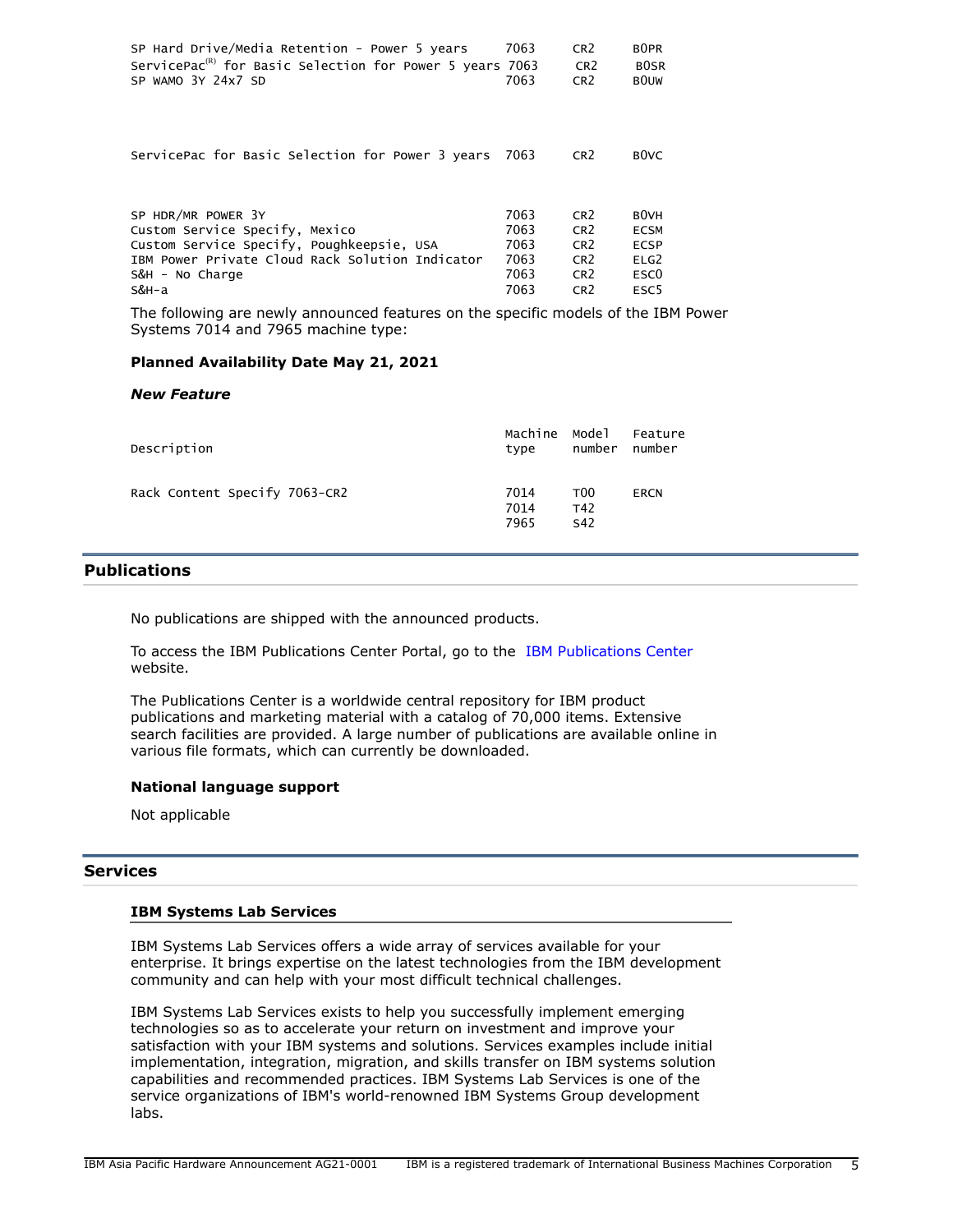For details on available services, contact your IBM representative or go to the [IBM](https://www.ibm.com/it-infrastructure/services/lab-services) [Systems Lab Services](https://www.ibm.com/it-infrastructure/services/lab-services) website.

#### **Global Technology Services**

IBM services include business consulting, outsourcing, hosting services, applications, and other technology management.

These services help you learn about, plan, install, manage, or optimize your IT infrastructure to be an on-demand business. They can help you integrate your highspeed networks, storage systems, application servers, wireless protocols, and an array of platforms, middleware, and communications software for IBM and many non-IBM offerings. IBM is your one-stop shop for IT support needs.

For details on available services, contact your IBM representative or go to the [IBM](http://www.ibm.com/services/) [Global Technology Services](http://www.ibm.com/services/) $(R)$  website.

For details on available IBM Business Continuity and Recovery Services, contact your IBM representative or go to the [Resiliency Services](http://www.ibm.com/services/continuity) website.

Details on education offerings related to specific products can be found on the [IBM](http://www.ibm.com/training) [Skills Gateway](http://www.ibm.com/training) website.

## <span id="page-5-0"></span>**Technical information**

### **EMC conformance**

- Taiwan BSMI CNS13438 (Taiwan EMC Standard)
- ACA C-Tick (Australia and New Zealand)

#### **Specified operating environment**

#### *Physical specifications*

- – Width: 434.10 mm (17.1 in.)
	- Depth: 726.76 mm (28.6 in.)
	- Height: 43.71 mm (1.7 in.)
	- Weight: 17.6 kg (38.8 lb)

To assure installability and serviceability in non-IBM industry-standard racks, review the installation planning information for any product-specific installation requirements.

#### *Operating environment*

For some standards and guidelines about the operating environment, see the [ASHRAE-A2](https://www.ashrae.org/standards-research--technology/standards--guidelines) website.

#### <span id="page-5-1"></span>*Hardware requirements*

The IBM Power Systems HMC requires a minimum HMC code level V9R2M950. This code level restricts the CR2 model to management of POWER7, POWER8, or POWER9 servers. If you need redundant HMC function, the servers can be attached to two separate HMCs to address availability requirements. All HMCs must have the same level of HMC Licensed Machine Code installed.

Management of multiple servers from an HMC might require the use of an Ethernet hub, which provides a physical connection from the HMC to each server rather than a logical Ethernet connection over a LAN.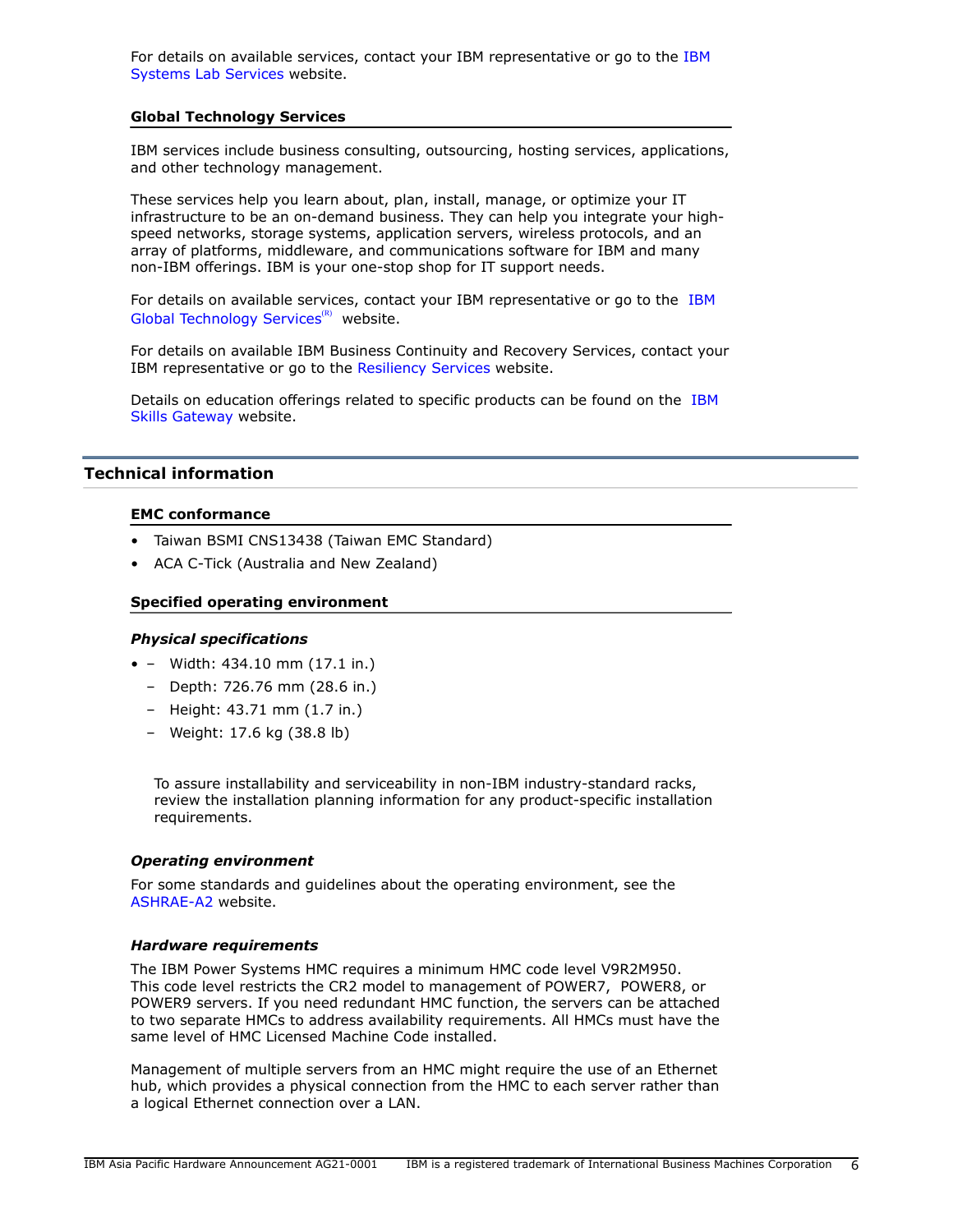[IBM Knowledge Center](https://www.ibm.com/support/knowledgecenter/POWER8/p8ha1/p8ha1_kickoff.htm) provides information about classic and enhanced GUIs for configuring and operating single or multiple managed systems.

# <span id="page-6-0"></span>*Software requirements*

The following web browsers are supported for connection with the HMC Licensed Machine Code V9R2M950:

- Microsoft $TM$  Internet Explorer 1082.18362.0.
- Firefox (version 82.0.1 (64-bit).
- Chrome 86.0.4240.111 (Official Build) (64-bit) and Java<sup>TM</sup> 8 Runtime Environment are supported.
- Safari (versions 14.0 and 12.0.5)

The following web browsers are supported for connection with the OpenPower BMC:

- Chrome version 60
- Firefox version 52.1.2
- Microsoft Internet Explorer version 11
- Safari version 10.1.2

#### *Limitations*

- The HMC is a dedicated-function device used only for the control and service functions of the Power servers. It is not available for use as a general purpose computing resource.
- The HMC requires a minimum HMC code level. This code level restricts the HMC to management of POWER7, POWER8, or POWER9 servers.

Integrated repair and verify for CRUs is available at this time in English only. Clients who want access to the translated services guides will be directed to an external website from their HMC.

If additional assistance is required with interpreting English repair and verify:

- Contact the IBM Hardware Support Center (using the method you would normally use to obtain support for your hardware), and ask for Hardware Support. Be sure to have your HMC machine type and serial number available. Indicate that you have problems with translated repair and verify.
- An IBM Service Support Representative (SSR) may be dispatched to your site to assist with your repair and verify activity.
- The HMC and attached servers may not be accessible to you while the SSR is working.

#### **Planning information**

#### *Cable orders*

Additional Ethernet cables are required to attach the HMC to the system central electronics complex. These cables are customer supplied.

An additional Ethernet cable is required for remote management. The cable connects to the baseboard management controller (BMC).

#### **Security, auditability, and control**

This product uses the security and auditability features of the server operating system.

The client is responsible for evaluation, selection, and implementation of security features, administrative procedures, and appropriate controls in application systems and communications facilities.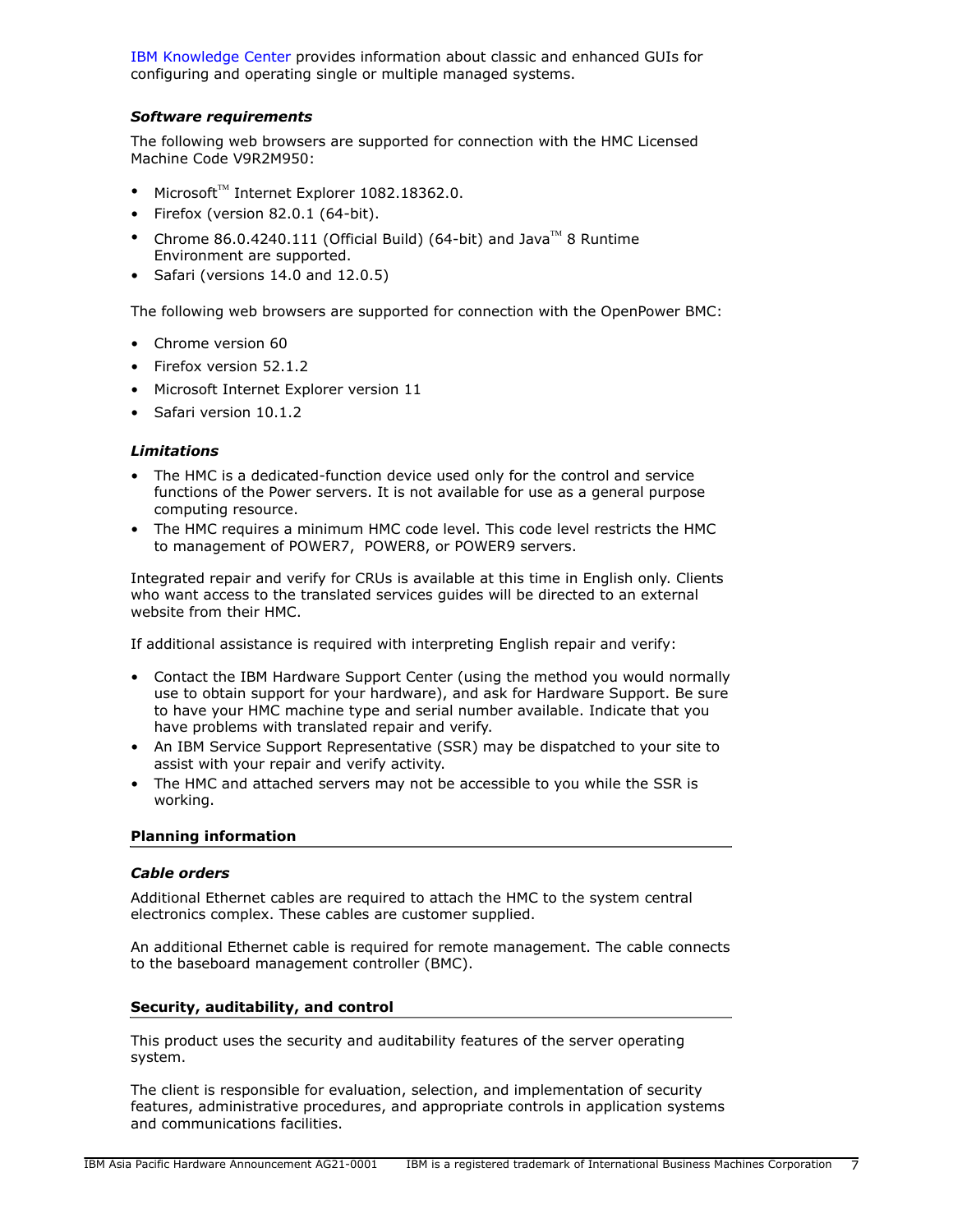For details on available services, contact your IBM representative or go to the [IBM](https://www.ibm.com/it-infrastructure/services/lab-services) [Systems Lab Services](https://www.ibm.com/it-infrastructure/services/lab-services) website.

#### <span id="page-7-0"></span>**Terms and conditions**

#### **Volume orders**

Contact your IBM representative.

#### **Products - terms and conditions**

#### *Warranty period*

| <b>Warranty and Additional Coverage</b><br><b>Options:</b>               | Coverage Summary: (1)                                                        |
|--------------------------------------------------------------------------|------------------------------------------------------------------------------|
| Warranty Period:                                                         | 1 year                                                                       |
| Service Level:                                                           | IBM On-Site Limited, 9x5 Next Business<br>$Dav^{(1)}$                        |
| <b>Service Upgrade Options:</b>                                          |                                                                              |
| <b>Warranty Service Upgrade</b>                                          | IBM On-Site Repair, 9x5 Same Day <sup>(2)</sup> and<br>24x7 Same Day options |
| Maintenance Services (Post-Warranty):                                    | IBM On-Site Repair, Next Business Day<br>and Same Day options                |
| <b>IBM Hardware Maintenance Services -</b><br>committed maintenance: (3) | Y                                                                            |

<sup>(1)</sup> Known exception: China and Turkey.

Warranty for China is 1 Year CRU ONLY 9X5 NBD.

Warranty for Turkey is 2 Years CRU and On-site 9X5 NBD.

 $(2)$  offered in US and EMEA only.

 $^{(3)}$  not offered in the US.

#### One year

To obtain copies of the IBM Statement of Limited Warranty, contact your reseller or IBM. An IBM part or feature installed during the initial installation of an IBM machine is subject to the full warranty period specified by IBM. An IBM part or feature that replaces a previously installed part or feature assumes the remainder of the warranty period for the replaced part or feature. An IBM part or feature added to a machine without replacing a previously installed part or feature is subject to a full warranty. Unless specified otherwise, the warranty period, type of warranty service, and service level of a part or feature are the same as those for the machine in which it is installed.

#### *Warranty service*

If required, IBM provides repair or exchange service depending on the types of warranty service specified for the machine. IBM will attempt to resolve your problem over the telephone, or electronically through an IBM website. Certain machines contain remote support capabilities for direct problem reporting, remote problem determination, and resolution with IBM. You must follow the problem determination and resolution procedures that IBM specifies. Following problem determination, if IBM determines on-site service is required, scheduling of service will depend upon the time of your call, machine technology and redundancy, and availability of parts. If applicable to your product, parts considered Client Replaceable Units (CRUs) will be provided as part of the machine's standard warranty service.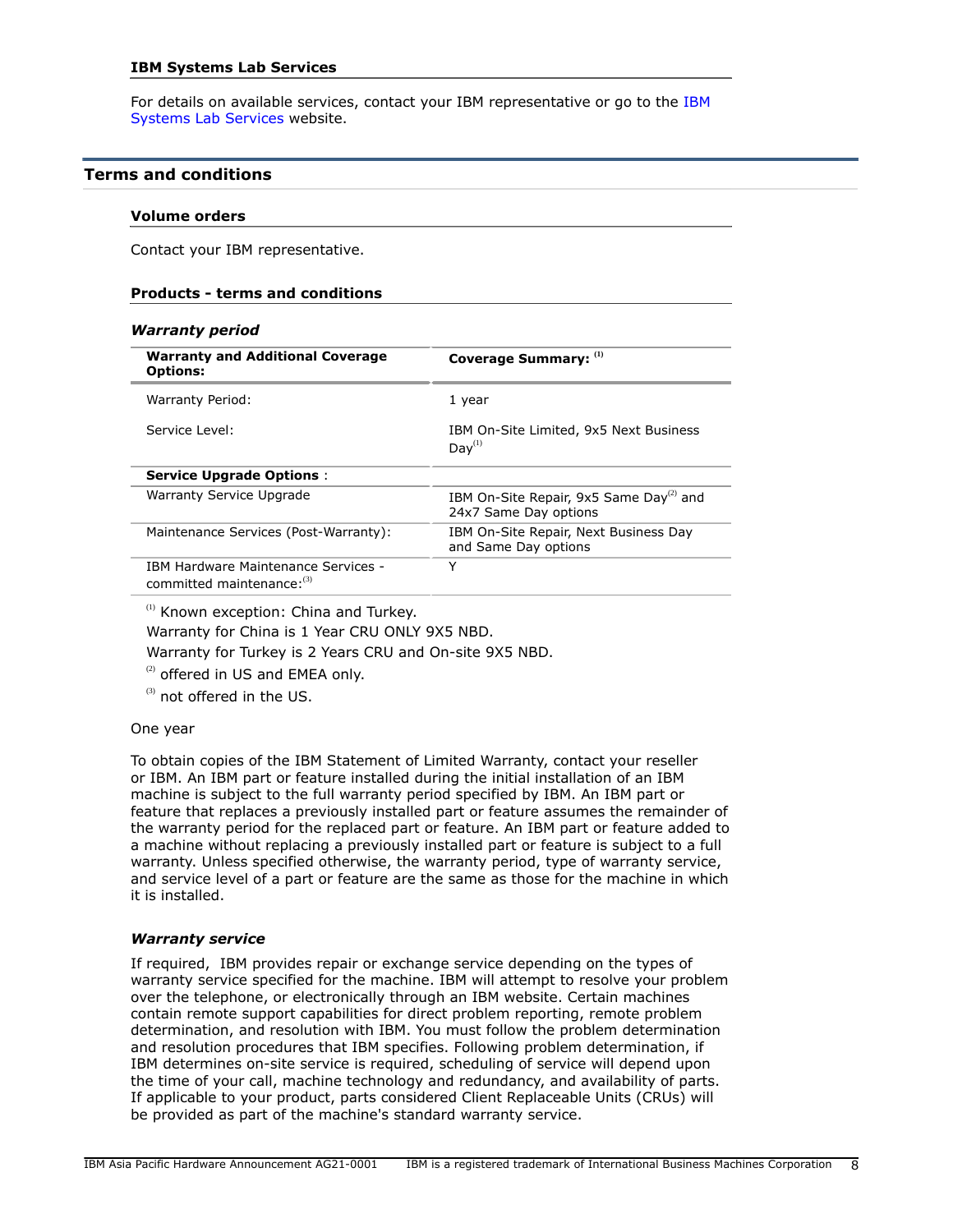Service levels are response-time objectives and are not guaranteed. The specified level of warranty service may not be available in all worldwide locations. Additional charges may apply outside IBM's normal service area. Contact your local IBM representative or your reseller for country-specific and location-specific information.

# *CRU Service*

IBM provides replacement CRUs to you for you to install. CRU information and replacement instructions are shipped with your machine and are available from IBM upon your request. CRUs are designated as being either a Tier 1 (mandatory) or a Tier 2 (optional) CRU.

# *Tier 1 (mandatory) CRU*

Installation of Tier 1 CRUs, as specified in this announcement, is your responsibility. If IBM installs a Tier 1 CRU at your request, you will be charged for the installation.

# *Tier 2 (optional) CRU*

You may install a Tier 2 CRU yourself or request IBM to install it, at no additional charge.

Based upon availability, CRUs will be shipped for next business day (NBD) delivery. IBM specifies, in the materials shipped with a replacement CRU, whether a defective CRU must be returned to IBM. When return is required, return instructions and a container are shipped with the replacement CRU. You may be charged for the replacement CRU if IBM does not receive the defective CRU within 15 days of your receipt of the replacement.

The following parts have been designated as Tier 1 CRUs:

- TOD 3.0V Lithium
- Fans
- TPM Card
- AC Power Supply
- Disk
- Memory
- Processor
- Adapter
- Power Cords
- Rails

#### *CRU and On-site Service*

At IBM's discretion, you will receive specified CRU service, or IBM will repair the failing machine at your location and verify its operation. You must provide a suitable working area to allow disassembly and reassembly of the IBM machine. The area must be clean, well-lit, and suitable for the purpose.

Service level is:

• 9 hours per day, Monday through Friday, excluding holidays, next business day response. Calls must be received by 3:00 PM local time in order to qualify for next business day response.

#### **Non-IBM parts service**

#### *Warranty service*

IBM is now shipping machines with selected non-IBM parts that contain an IBM field replaceable unit (FRU) part number label. These parts are to be serviced during the IBM machine warranty period. IBM is covering the service on these selected non-IBM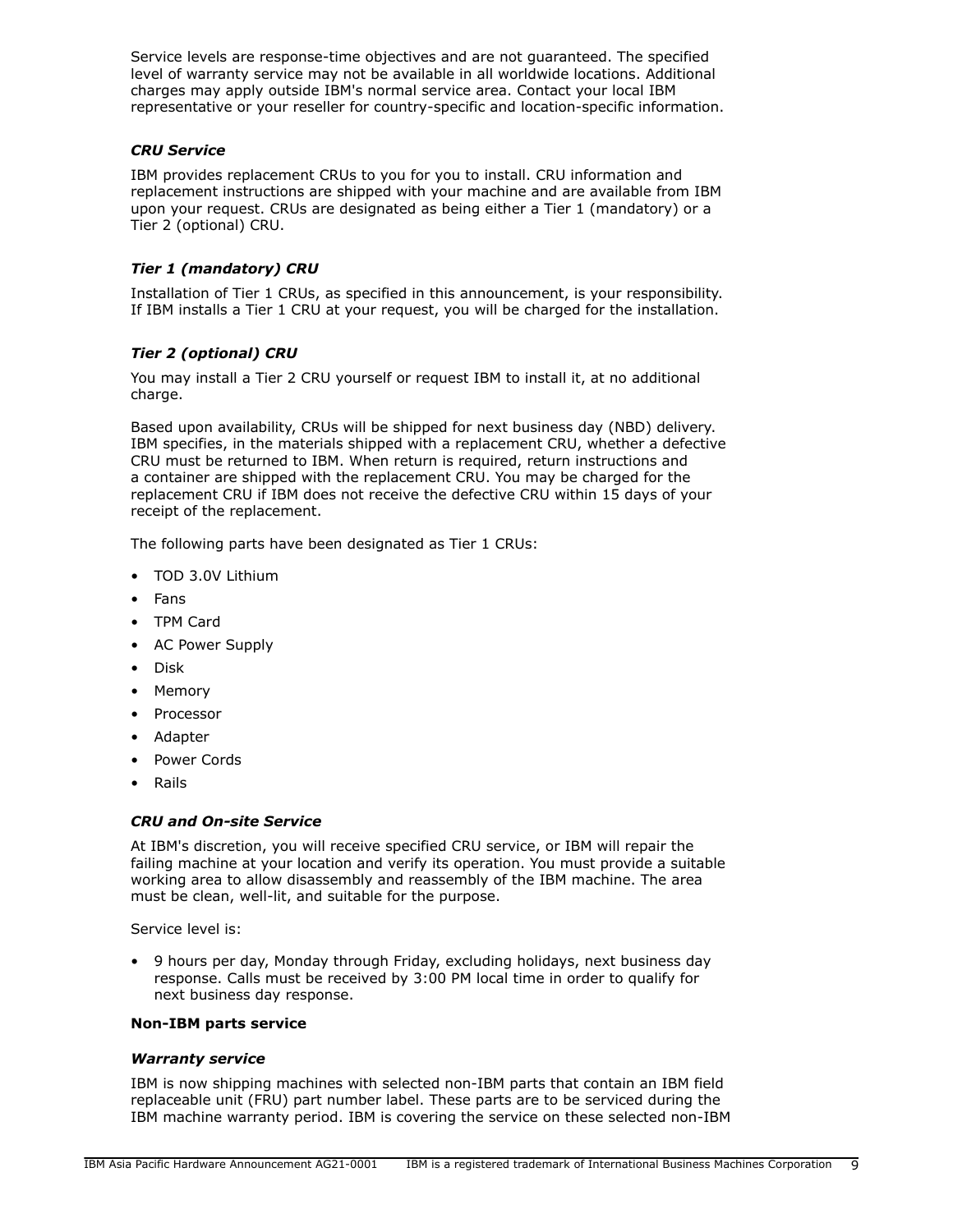parts as an accommodation to their clients, and normal warranty service procedures for the IBM machine apply.

### *International Warranty Service*

International Warranty Service allows you to relocate any machine that is eligible for International Warranty Service and receive continued warranty service in any country where the IBM machine is serviced. If you move your machine to a different country, you are required to report the machine information to your Business Partner or IBM representative.

The warranty service type and the service level provided in the servicing country may be different from that provided in the country in which the machine was purchased. Warranty service will be provided with the prevailing warranty service type and service level available for the eligible machine type in the servicing country, and the warranty period observed will be that of the country in which the machine was purchased.

The following types of information can be found on the [International Warranty](https://www.ibm.com/systems/support/machine_warranties/iws.html) [Service](https://www.ibm.com/systems/support/machine_warranties/iws.html) website

- Machine warranty entitlement and eligibility
- Directory of contacts by country with technical support contact information
- Announcement Letters

## *Warranty service upgrades*

During the warranty period, warranty service upgrades provide an enhanced level of On-site Service for an additional charge. Service levels are response-time objectives and are not guaranteed. See the Warranty services section for additional details.

IBM will attempt to resolve your problem over the telephone or electronically by access to an IBM website. Certain machines contain remote support capabilities for direct problem reporting, remote problem determination, and resolution with IBM. You must follow the problem determination and resolution procedures that IBM specifies. Following problem determination, if IBM determines on-site service is required, scheduling of service will depend upon the time of your call, machine technology and redundancy, and availability of parts.

• IBM On-Site Repair, Same Day On-Site Response Target, Monday-Sunday 00:00-24:00, 365 days a year

#### *Maintenance service options*

#### *CRU and On-site Service*

At IBM's discretion you will receive CRU service or IBM will repair the failing machine at your location and verify its operation. You must provide a suitable working area to allow disassembly and reassembly of the IBM machine. The area must be clean, well-lit, and suitable for the purpose. The following on-site response-time objectives are available as warranty service upgrades for your machine. Available offerings are:

• 24 hours per day, 7 days a week, same day response. Monday-Sunday 00:00-24:00, 365 days a year

Client Replaceable Units (CRUs) may be provided as part of the machine's standard warranty CRU Service except that you may install a CRU yourself or request IBM installation, at no additional charge, under the CRU and On-site Service level specified above. For additional information on the CRU Service, see the warranty information.

#### **Maintenance services**

If required, IBM provides repair or exchange service depending on the types of maintenance service specified for the machine. IBM will attempt to resolve your problem over the telephone or electronically, through an IBM website. Certain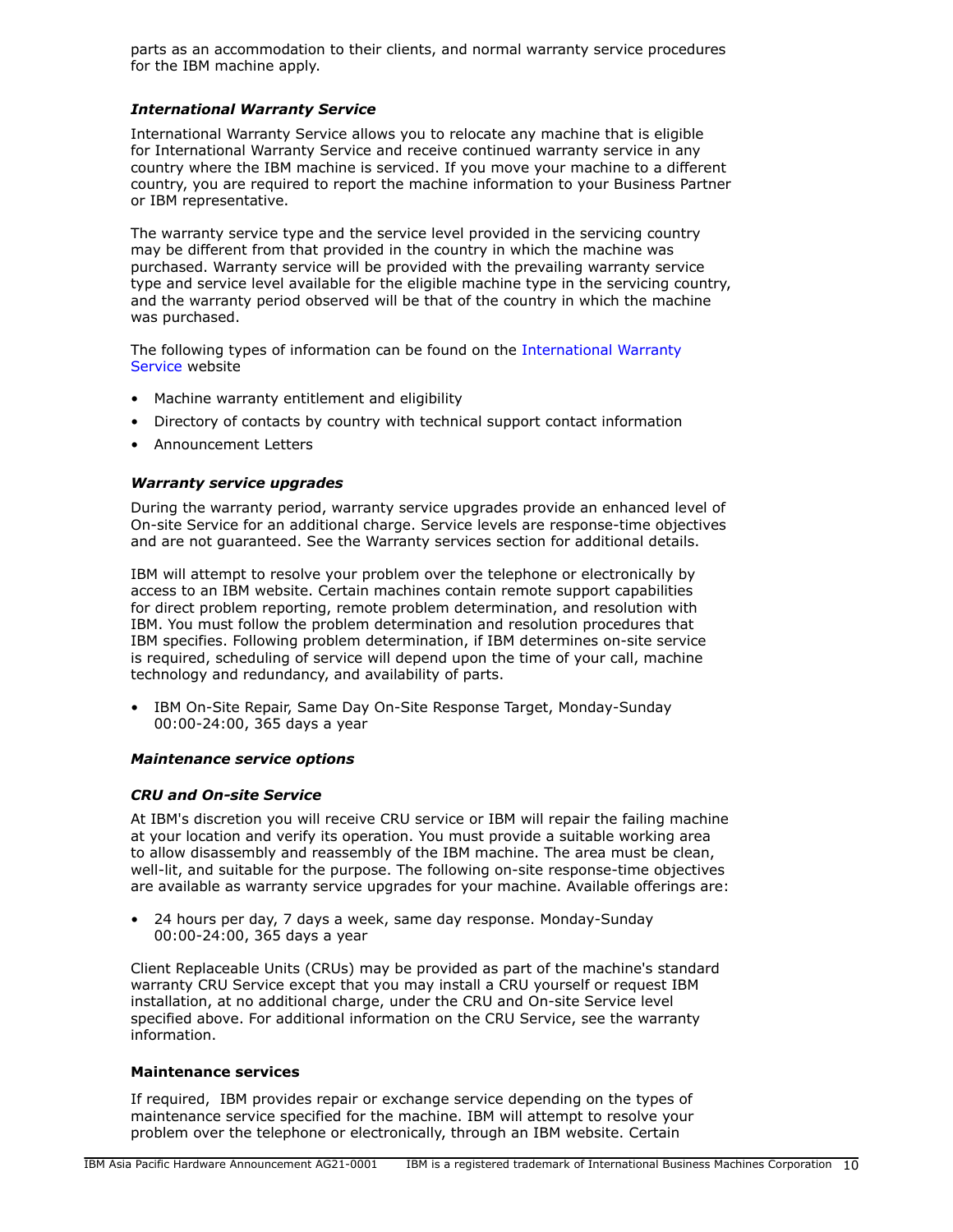machines contain remote support capabilities for direct problem reporting, remote problem determination, and resolution with IBM. You must follow the problem determination and resolution procedures that IBM specifies. Following problem determination, if IBM determines on-site service is required, scheduling of service will depend upon the time of your call, machine technology and redundancy, and availability of parts. Service levels are response-time objectives and are not guaranteed. The specified level of maintenance service may not be available in all worldwide locations. Additional charges may apply outside IBM's normal service area. Contact your local IBM representative or your reseller for country-specific and location-specific information. The following service selections are available as maintenance options for your machine type.

- IBM On-Site Repair, Next Business Day Response Target, Monday-Friday. Calls must be received by 3:00 PM local time in order to qualify for next business day response.
- IBM On-Site Repair, Same Day On-Site Response Target, Monday-Sunday 00:00-24:00, 365 days a year.

# **IBM Hardware Maintenance Services -- committed maintenance(1)**

Organizations can lose as much as USD100 million per year to downtime related to information and communications technology. IBM Hardware Maintenance Services -- committed maintenance can deliver various guaranteed hardware service for IBM equipment from the moment you call for support worldwide (based on the countries in which IBM has a presence) and around the clock. Through clear response targets and standardized service-delivery metrics, we help you optimize your IT infrastructure and reduce the threat of hardware-related outages.

For more information, visit:

#### https://www.ibm.com $R$ <sup>2</sup>/common/ssi/cqi-bin/ssialias? [subtype=SP&infotype=PM&htmlfid=MTD03128USEN&attachment=MTD03128U](https://www.ibm.com/common/ssi/cgi-bin/ssialias?subtype=SP&infotype=PM&htmlfid=MTD03128USEN&attachment=MTD03128U)

 $<sup>(1)</sup>$  Currently not available in the US.</sup>

#### *On-site Service*

IBM will repair the failing machine at your location and verify its operation. You must provide a suitable working area to allow disassembly and reassembly of the IBM machine. The area must be clean, well-lit, and suitable for the purpose.

#### *Client-Replaceable Unit (CRU) Service*

If your problem can be resolved with a CRU (for example, keyboard, mouse, speaker, memory, or hard disk drive), and depending upon the maintenance service offerings in your geography, IBM will ship the replacement CRU to you for you to install. CRU information and replacement instructions are shipped with your machine and are available from IBM upon your request.

Based upon availability, CRUs will be shipped for next business day delivery. IBM specifies, in the materials shipped with a replacement CRU, whether a defective CRU must be returned to IBM. When return is required, 1) return instructions and a container are shipped with the replacement CRU, and 2) you may be charged for the replacement CRU if IBM does not receive the defective CRU within 15 days of your receipt of the replacement.

CRUs may be provided as part of the machine's standard maintenance service except that you may install a CRU yourself or request IBM installation, at no additional charge, under any of the On-site Service levels specified above.

## *CRU and Machine Exchange Service*

At IBM's discretion you will receive CRU service or IBM will initiate shipment of a replacement machine to your location. You are responsible for its installation and verification of operation. You must pack the failed machine into the shipping container that contained the replacement machine and return the failed machine to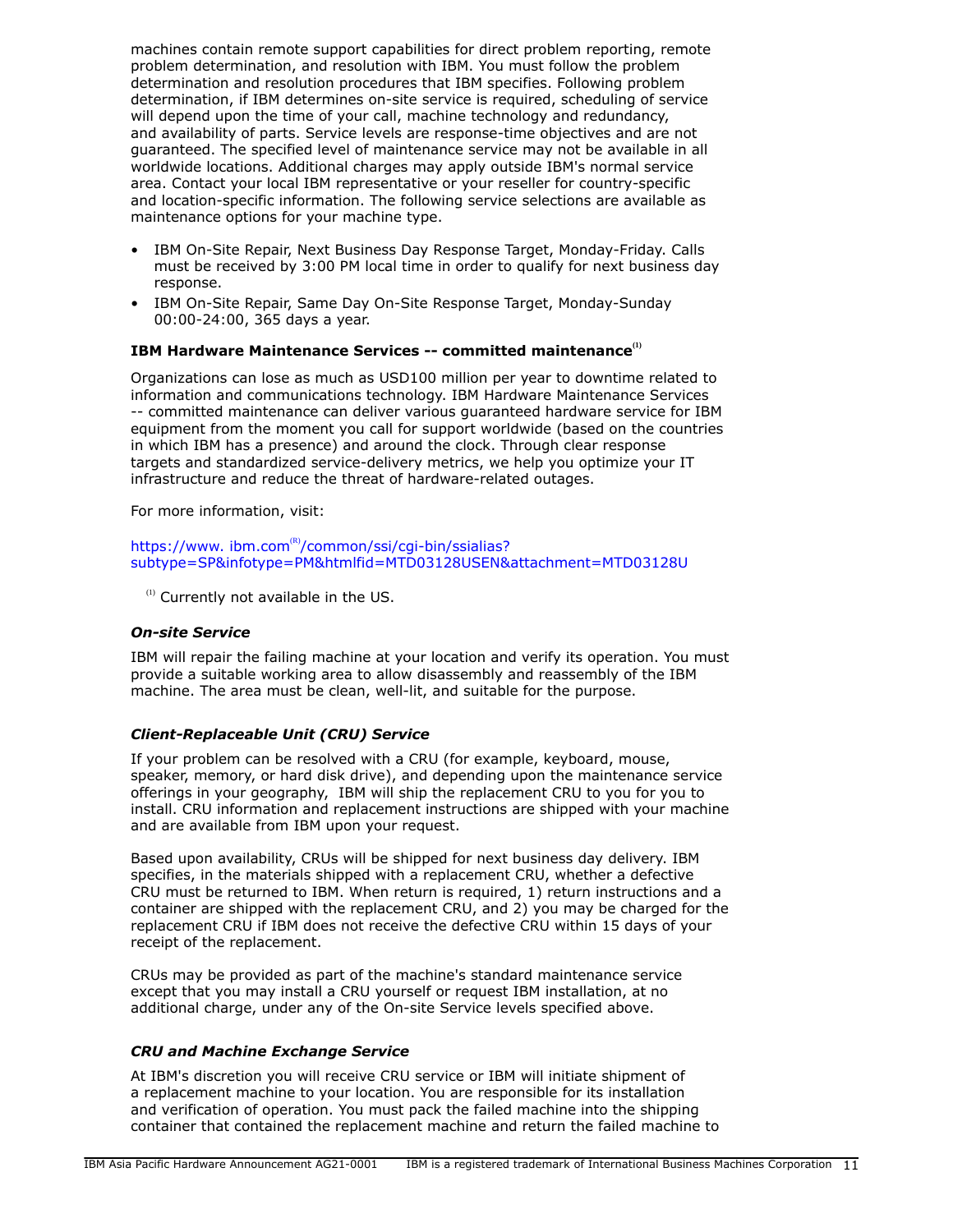IBM. Transportation charges, both ways, are paid by IBM. You may be charged for the replacement machine if IBM does not receive the failed machine within 15 days of your receipt of the replacement.

## **Non-IBM parts service**

Under certain conditions, IBM provides services for selected non-IBM parts at no additional charge for machines that are covered under warranty service upgrades or maintenance services.

This service includes hardware problem determination (PD) on the non-IBM parts (for example, adapter cards, PCMCIA cards, disk drives, memory) installed within IBM machines and provides the labor to replace the failing parts at no additional charge.

If IBM has a Technical Service Agreement with the manufacturer of the failing part, or if the failing part is an accommodations part (a part with an IBM FRU label), IBM may also source and replace the failing part at no additional charge. For all other non-IBM parts, clients are responsible for sourcing the parts. Installation labor is provided at no additional charge, if the machine is covered under a warranty service upgrade or a maintenance service.

#### *Usage plan machine*

Yes

## *Average usage plan provisions apply*

No

#### *IBM hourly service rate classification*

Two

When a type of service involves the exchange of a machine part, the replacement may not be new, but will be in good working order.

#### **General terms and conditions**

#### *Field-installable features*

Yes

#### *Model conversions*

No

#### *Machine installation*

Client setup. Clients are responsible for installation according to the instructions IBM provides with the machine.

#### *Graduated program license charges apply*

No

#### *Licensed Machine Code*

IBM Machine Code is licensed for use by a client on the IBM machine for which it was provided by IBM under the terms and conditions of the IBM License Agreement for Machine Code, to enable the machine to function in accordance with its specifications, and only for the capacity authorized by IBM and acquired by the client. You can obtain the agreement by contacting your IBM representative. It can also be found on the [License Agreement for Machine Code and Licensed Internal](http://www.ibm.com/systems/support/machine_warranties/machine_code.html) **[Code](http://www.ibm.com/systems/support/machine_warranties/machine_code.html)**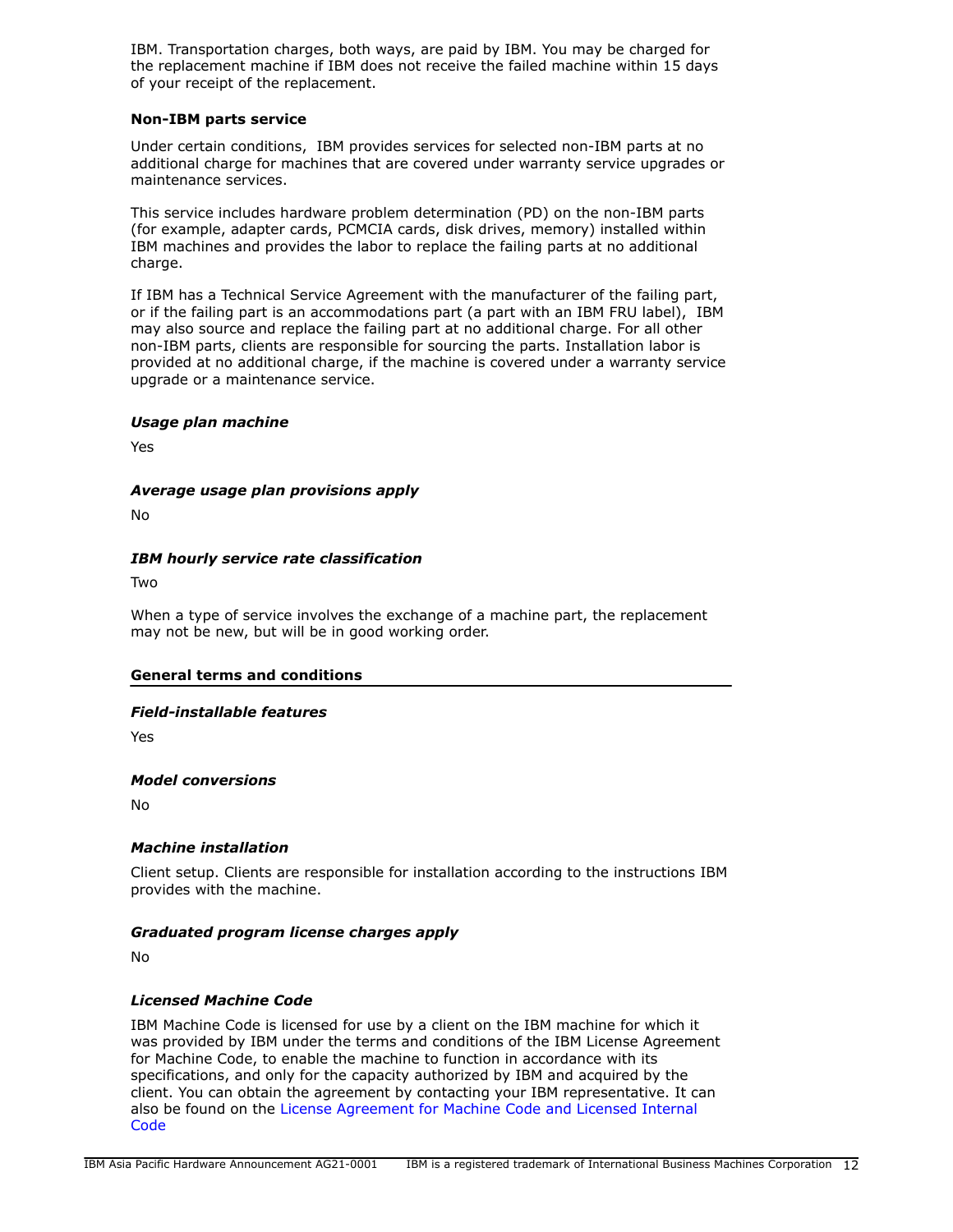Machine using LMC Type Model 7063-CR2

Access to Machine Code updates is conditioned on entitlement and license validation in accordance with IBM policy and practice. IBM may verify entitlement through client number, serial number, electronic restrictions, or any other means or methods employed by IBM in its discretion.

If the machine does not function as warranted and your problem can be resolved through your application of downloadable Machine Code, you are responsible for downloading and installing these designated Machine Code changes as IBM specifies. If you would prefer, you may request IBM to install downloadable Machine Code changes; however, you may be charged for that service.

## *Educational allowance*

Educational allowance: A reduced charge is available to qualified education clients. The educational allowance may not be added to any other discount or allowance.

The educational allowance is 5% for the products in this announcement.

#### <span id="page-12-0"></span>**Prices**

For all local charges, contact your IBM representative.

#### **Annual minimum maintenance charges**

Not applicable

#### **IBM Global Financing**

IBM Global Financing offers competitive financing to credit-qualified clients to assist them in acquiring IT solutions. Offerings include financing for IT acquisition, including hardware, software, and services, from both IBM and other manufacturers or vendors. Offerings (for all client segments: small, medium, and large enterprise), rates, terms, and availability can vary by country. Contact your local IBM Global Financing organization or go to the [IBM Global Financing](http://www.ibm.com/financing) website for more information.

IBM Global Financing offerings are provided through IBM Credit LLC in the United States and other IBM subsidiaries and divisions worldwide to qualified commercial and government clients. Rates are based on a client's credit rating, financing terms, offering type, equipment type and options, and may vary by country. Other restrictions may apply. Rates and offerings are subject to change, extension, or withdrawal without notice.

Financing solutions from IBM Global Financing can help you stretch your budget and affordably acquire the new product. But beyond the initial acquisition, our endto-end approach to IT management can also help keep your technologies current, reduce costs, minimize risk, and preserve your ability to make flexible equipment decisions throughout the entire technology lifecycle.

## <span id="page-12-1"></span>**AP distribution**

| <b>Country/Region</b> | Announced |
|-----------------------|-----------|
| $ASTAN *$             | Yes       |
| India/South Asia **   | Yes       |
| Australia             | No        |
| Hong Kong             | Yes       |
| Macao SAR of the PRC  | Yes       |
| Mongolia              | Yes       |